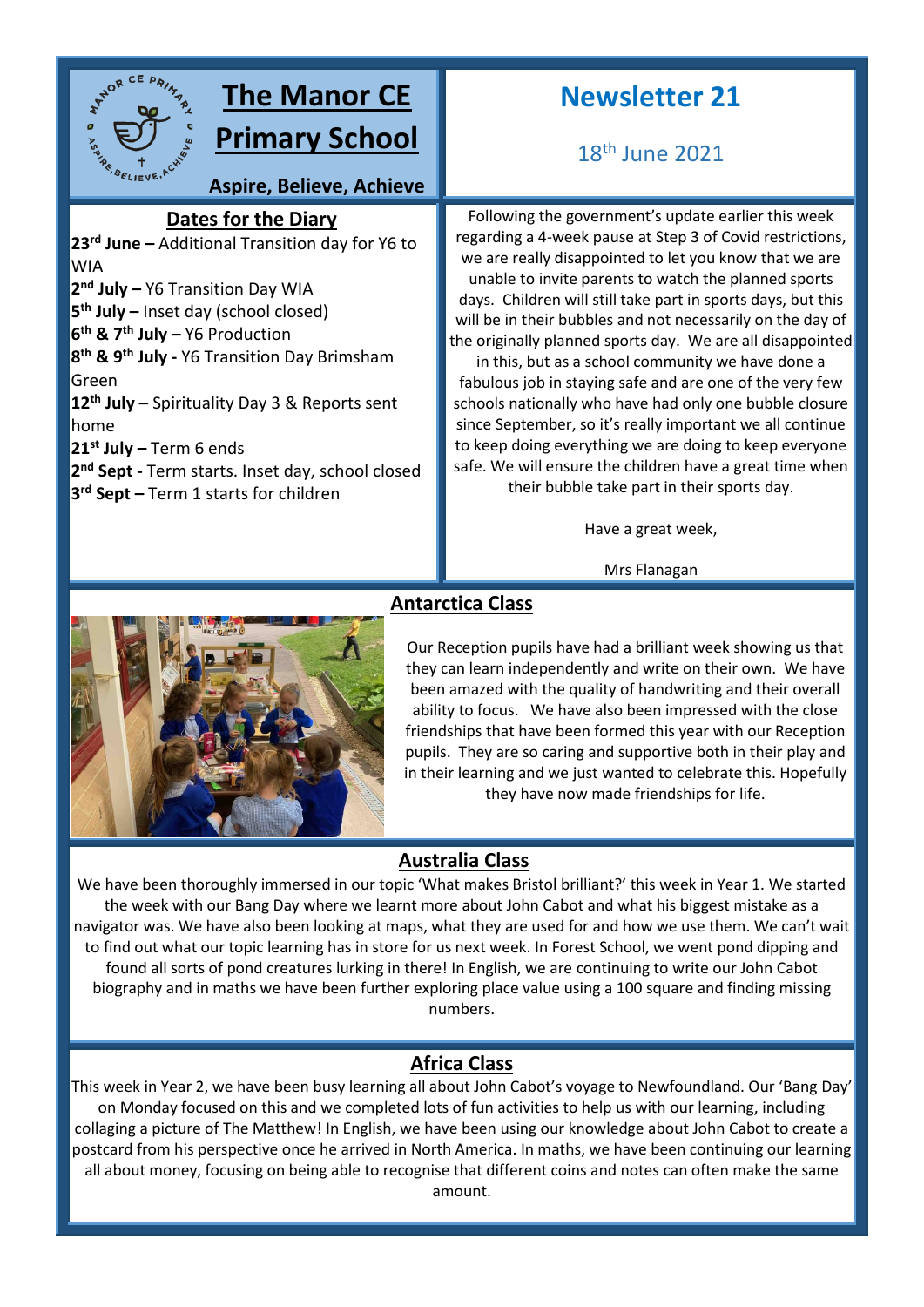### **Europe Class**

Wow! We've enjoyed another fantastic week where we have started to look at the history of aviation. We have focused on aircraft built in Filton in the early 20th century such as the Bristol Box Kite and the Bristol Blenheim. All children have produced some fantastic comparative writing pieces based on this. We have also started to look at aviation badges worn by the RAF in preparation for our DT sewing project in a few weeks' time. Next week, PE will be on Thursday and Friday for ONE WEEK ONLY. All home learning has now been handed out so can you please ensure that your child is practicing their KIRFs and spellings. Best practice is little and often to make sure they are retaining the information. Well done for an amazing week Year 3! I am so proud of you!

### **Asia Class**

This week, Asia class have fully immersed themselves into our 'What makes Bristol brilliant?' topic. They have spent time researching aviation technology used in the war and comparing the aircrafts (they seem to love the Bristol Blenheim!) It has been so lovely hearing stories of their grandparents who have worked on Concorde or even fought in the war. There really is a real soar of excitement for this topic (I have even had extra home learning and independent research projects brought in!) and I cannot wait to explore it further with them as we start our DT project of sewing Aviation Badges!

# **North America Class**

Year 5 have had another fun-packed week! We have begun writing our diary from the viewpoint of a passenger from HMT Empire Windrush. In Maths, we have been adding and subtracting fractions, starting with fractions with the same denominator and moving on to finding the common denominator before calculating the final answer. For our topic 'What makes Bristol brilliant?' we focused on map reading skills and took our learning into Forest School. It was a beautiful day and we all enjoyed taking our learning outside.

### **South America Class**

Another great week in Year 6. As part of our 'What makes Bristol Brilliant?' topic, we have been looking at where Bristolians come from and have begun to learn about The Windrush Generation and their experiences. In English, we have started to look at newspaper reports in preparation for writing our own about The Empire Windrush docking in Tilbury Docks.



### **Attendance**

As a school we set high targets for our children's attendance as we know that regular consistent attendance makes a huge difference to learning:

If children are not in school they miss key parts of their learning.

Our current target for **all** children is **97%** - thank you for supporting us with this.

Reminders

- Our school gates are open at 8:40am, where a member of staff will welcome pupils into school. Gates close at 8:50am (if you arrive after this time you will need to enter through the main school entrance).
- If a child is unwell, a telephone call message should be left on 01454 866555 before 9am on the first day of absence stating the reason the child can-not attend.